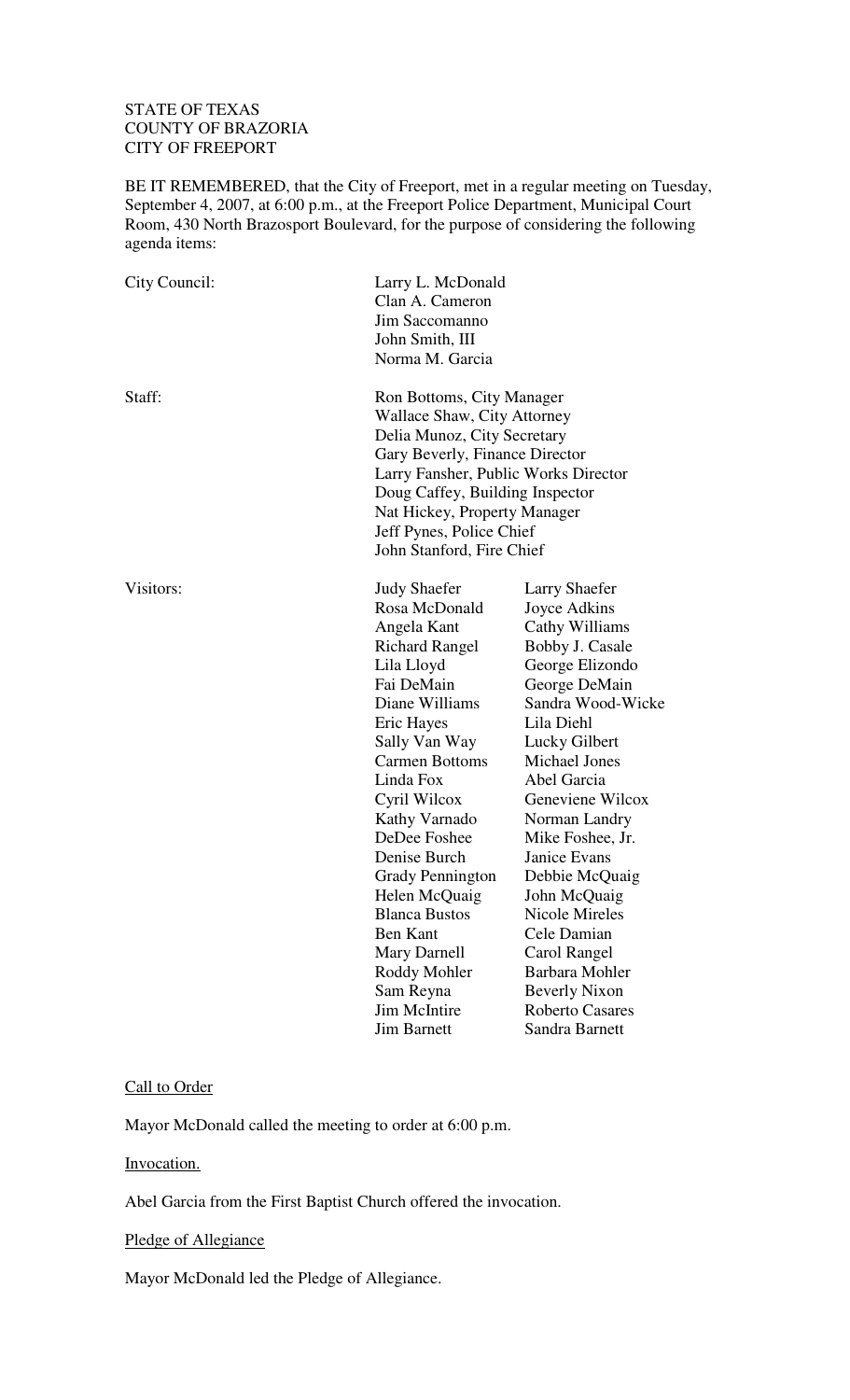### Consideration of the approval of the August 20, 2007 Council Minutes.

On a motion by Councilman Smith, seconded by Councilwoman Garcia, with all present voting "aye", Council unanimously approved the minutes of August 20, 2007.

### Attending Citizens and Their Business.

Lila Lloyd, 1620 North Ave. T., spoke words of encouragement to the City Council. She commended Council for their patience and respect.

Wendi Ross, commended Mr. Bottoms for his work and asked all to stop the constant battle with each other.

Sandra Barbree, 1502 North Ave. R., thanked all for the help during the Summertime Blues Festival and Triathlon. She felt that there was no communication among the council members and asked that they put their differences aside.

Jim McIntire,  $727 \text{ W}$ .  $12^{\text{th}}$  Street, asked if the City had the power to enforce the Codes and if the Council voted to have the Mayor sign a document, did the Mayor have the authority to not sign the document.

Angela Kant, 115 W. Broad, thanked everyone for their part in the Summertime Blues Festival and was very appreciative. A very good turn out and everyone had a good time.

Robert Casares, stated that the people had voted for Mayor McDonald and asked for Council to give him an opportunity to perform.

Abel Garcias, 1751 West  $9<sup>th</sup>$  Street, stated that "Wisdom Comes from the Lord", and encouraged all to be careful with choice of words.

Chris Moore, 1867 Acacia Circle, stated that he lived in Freeport for five years and the City Manager – Mr. Bottoms sold him on Freeport. He has a very positive feeling for the City and Council. Mayor McDonald was voted in and all should support him.

**Public Hearing:** Consideration of the first public hearing to set a tax rate in excess of the effective tax rate for the 2007 tax year.

Mayor McDonald opened the public hearing at 6:34 p.m. Mr. Bottoms' recommended a keeping 0.71 per \$100.00 evaluation tax rate for fiscal year 2007-2008, the same as the previous (2) two years. Plans for more infrastructure and improving drainage were addressed.

Bobby Casale had suggestions on implementing the budget, asked that his request be suspended.

Angela Kant, asked about a 3 million dollar Certificate of Obligation. Mayor McDonald said it was discussed.

Roberto Casares, stated that he had not seen much improvements and believes that lowering the street elevation is a mistake.

Sandra Barbree stated that she has seen infrastructure improvements and the City is not prone to flooding.

The second public hearing will be September 10, 2007, at 6:00 p.m.

Mayor McDonald closed the public hearing at 6:54 p.m.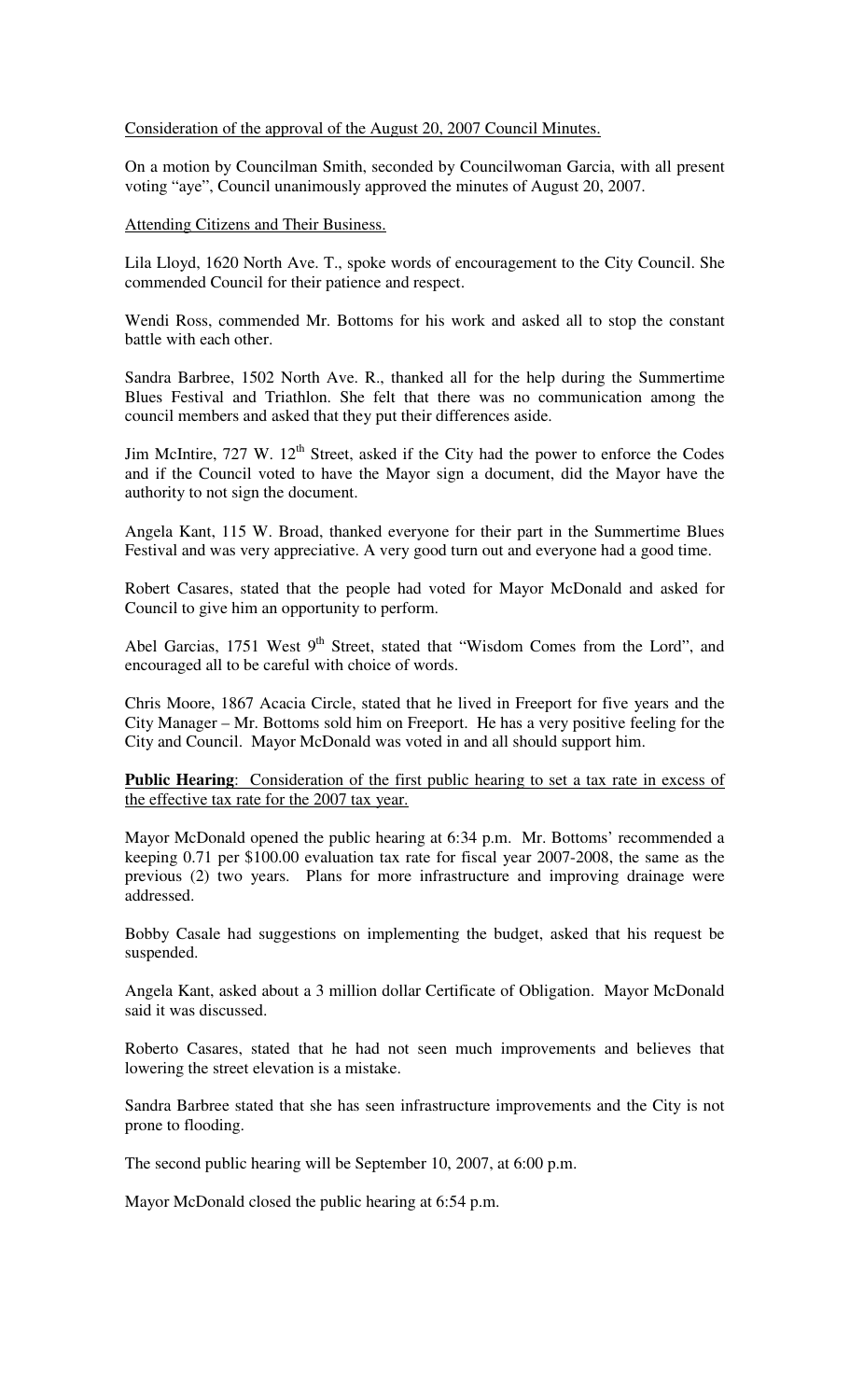Consideration of the approval of Ordinance No. 2007-2171 naming the roadway passing in front of the Freeport Library and connecting Quintana Street in the Velasco Townsite with Brazosport Boulevard (State Highway 288) Veterans Memorial Drive.

On a motion by Councilman Smith, seconded by Councilwoman Garcia, with all present voting "aye", Council unanimously approved Ordinance No. 2007-2171 naming the roadway passing in front of the Freeport Library and connecting Quintana Street in the Velasco Townsite with Brazosport Boulevard (State Highway 288) Veterans Memorial Drive.

Consideration of the approval of Ordinance No. 2007-2172 installing no parking sign(s) on the north side of  $7<sup>th</sup>$  Street between Oak & Maple Street.

On a motion by Councilman Cameron, seconded by Councilman Smith, with all present voting "aye", Council unanimously approved Ordinance No. 2007-2172 installing no parking sign(s) on the north side of  $7<sup>th</sup>$  Street between Oak & Maple Street. Abel Garcia spoke in favor of this ordinance.

Consideration of the approval of Resolution No. 2007-2155 amending the guidelines and criteria for commercial tax abatements adopted by Resolution 2007-2153.

On a motion by Councilman Smith, seconded by Councilwoman Garcia, with all present voting "aye", Council unanimously approved Resolution No. 2007-2155 amending the guidelines and criteria for commercial tax abatements adopted by Resolution 2007-2153.

Consideration of the approval of calling a Joint Public Hearing with the Planning Commission to consider amending the zoning ordinance to add regulations for Modular or Industrialized Homes and Buildings.

On a motion by Councilman Cameron, seconded by Councilman Smith, with all present voting "aye", Council unanimously approved to set a Joint Public Hearing for October l, 2007 at 6:00 p.m. to consider amending the zoning ordinance to add regulations for Modular or Industrial Homes and Buildings.

Consideration of the approval of a request from Mr. Robert Vargas to reduce or abate paving liens on Block 598, Lots 23 & 24, Velasco Townsite, known as  $621-623$ North Ave.D.

This item was reagendaed to correct the word "paving" to "demolition" and get more data.

Consideration of the approval of selling Block 749, Lot 16, Velasco Townsite, known as 1407 North Ave. T. and authorizing the Mayor to trustee deed.

On a motion by Councilman Cameron, seconded by Councilman Saccomanno, with all present voting "aye", Council unanimously approved selling Block 749, Lot 16, Velasco Townsite, known as 1407 North Ave. T. and authorizing the Mayor to sign trustee deed.

Consideration of the approval of selling Block B, Lot 9, Velasco Heights Subdivision, known as 2233 Yellowstone, Tax ID 8115-0025-0000, and authorizing the Mayor to sign the resale deed.

On a motion by Councilman Cameron, seconded by Councilman Smith, with all present voting "aye", Council unanimously approved selling Block B, Lot 9, Velasco Heights Subdivision, known as 2233 Yellowstone, Tax ID 8115-0025-0000, and authorizing the Mayor to sign the resale deed.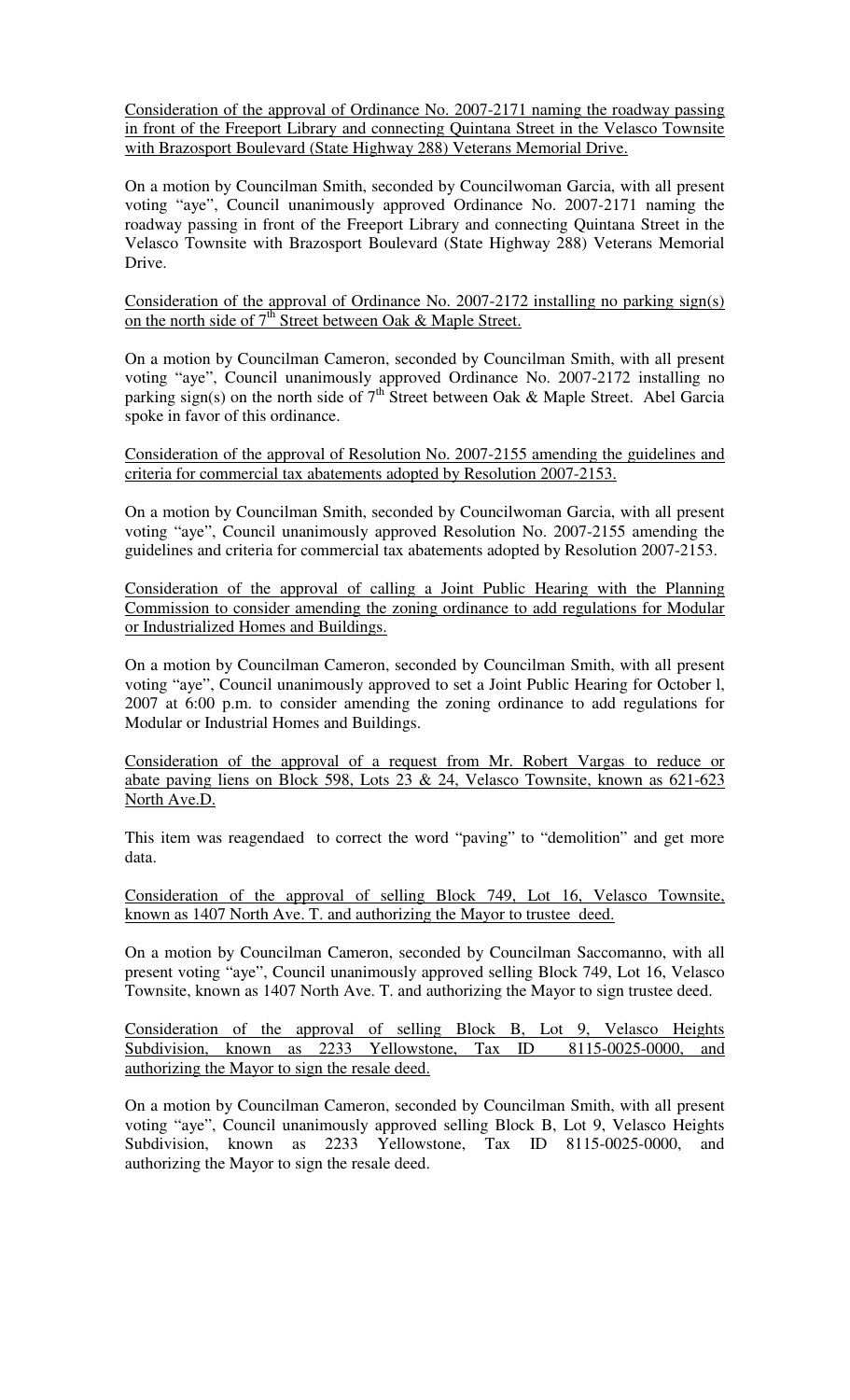Consideration of the approval of purchasing Block 17, Lot 8, Freeport Townsite, known as  $331$  E.  $2<sup>nd</sup>$  Street, and authorizing the Mayor to accept the deed.

On a motion by Councilwoman Garcia, seconded by Councilman Saccomanno, with all present voting 4 to 1, Council approved purchasing Block 17, Lot 8, Freeport Townsite, known as 331 E. 2<sup>nd</sup> Street, and authorizing the Mayor to accept the deed. Councilman Cameron opposed.

Consideration of the approval of the Planning Commission's recommendation to change the intersection of Pecan &  $9<sup>th</sup>$  Street from a Yield Sign to a Stop Sign intersection .

On a motion by Councilman Cameron, seconded by Councilman Smith, with all present voting "aye", Council approved the Planning Commission recommendation to change the intersection of Pecan  $\&$  9<sup>th</sup> Street from a Yield Sign to a Stop Sign intersection and instruct Mr. Shaw to draft an ordinance.

Receive petitions for recall election(s) and discuss and consider such petitions.

Delia Munoz, City Secretary presented to Council a petition calling for the removal of Mayor McDonald. She verified 328 signatures on the petition.

Opportunity for officer(s) sought to be recalled to resign.

Mayor McDonald stated that he would not resign.

Discuss and consider Ordinance No. 2007-2173 recall election(s).

Mr. Shaw explained that a petition had been turned in and the City Secretary had validated the names, if approved the election would take place on November 6, 2007 with the Brazoria County.

Mrs. Janice Evans, Brazoria County Election Director, explained to Council that if they sign the contract to hold an election, the City's cost is \$4,444.11, even if for any reason the ballot proposition is withdrawn or cancelled.

Mrs. Joyce Adkins and Janice asked who had validated the grounds for the petition. Mr. Shaw answered that the City Secretary had validated the names on the petition.

Councilman Cameron expressed concern that State Law supercedes our Home Charter.

On a motion by Councilman Saccomanno, seconded by Councilman Smith, with all present voting 3 to 2, Council approved Ordinance No. 2007-2173 for a recall election(s). Councilman Cameron and Mayor McDonald opposed.

Mayor McDonald closed the formal session and opened the Executive Session at 8:16 p.m.

#### **Executive Session**

A. Section 551.074, Government Code

 Deliberations concerning the appointment, employment, evaluation, reassignment, duties, discipline or dismissal of a public officer or employee or to hear a complaint or charge against an officer or employee, to wit:

(l) City Manager

B. Section 551.071, Government Code Consultation with City Attorney concerning pending or contemplated litigation settlement offers or other matter in which his duty to the City Council under the Texas Disciplinary Rules of Professional Conduct of the State Bar of Texas clearly conflicts with Chapter 551, Government Code, to wit: